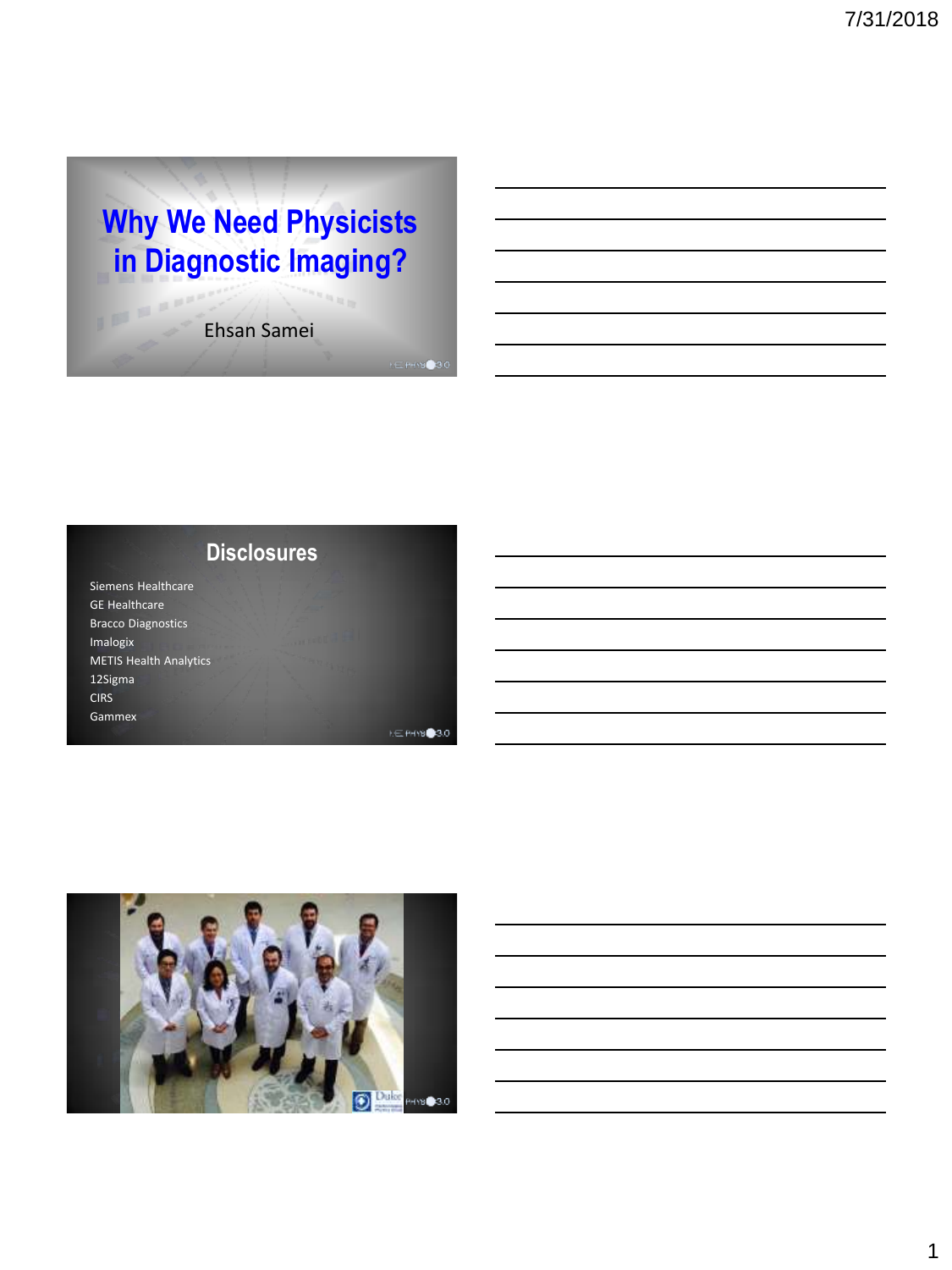## **Historical grounding**

- Remember Roentgen, Curie, Hounsfield, Cormack, … • The foundational discipline behind Diagnostic
- Radiology
- Physics applications to
	- Design technologies with superior performance
		- Ensure intrinsic performance of technology – Establish and affirm standards of practice

### **Overarching need and presuppositions**

Medicine: Discerning and intervening in the health state of the patient with sufficient accuracy, precision, and safety for definitive clinical outcome

Healthcare is about the patient, not the particularities of the techniques – techniques are valued to the extent they benefit the patient

**NE PHYSIC 3.0** 

### **Reality check 1: Clinical practice**

- **Heterogeneous, Compounded, Complex**
- Varying technologies
- Varying technical parameters
- The patient factor – limited dynamic adaptation of technology to the patient
- The human factor
- Competing interests

**Variability in the quality of care**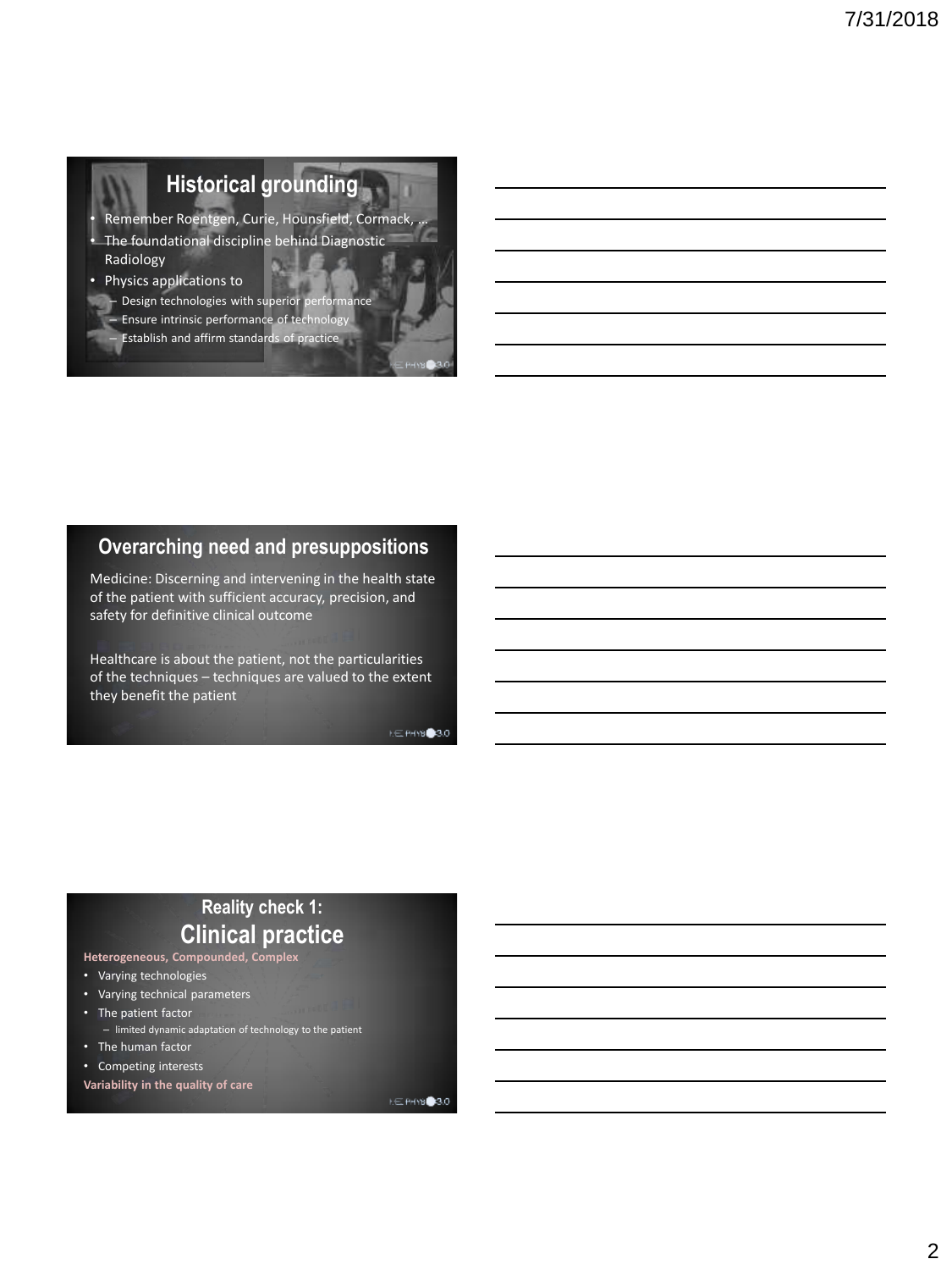### **Reality check 2: Cultural shifts in healthcare**

**Evidence-based medicine** Practice informed by science

**Precision medicine** Personalization of care in quantification terms

**Comparative effectiveness - meaningful use** Enhanced focus on actual utility

**Value-based medicine**

Scrutiny on safety, performance, consistency, stewardship, efficiency (leanness), ethics **NE PHYSIC 3.0** 

**Drive towards innovative, high-quality, consistent, patient-centric, evidential, precise, and safe healthcare**

> **What is the role of medical physicist?**

**NE PHYSIC 3.0** 

**Innovative precision care through clinical application of physical sciences**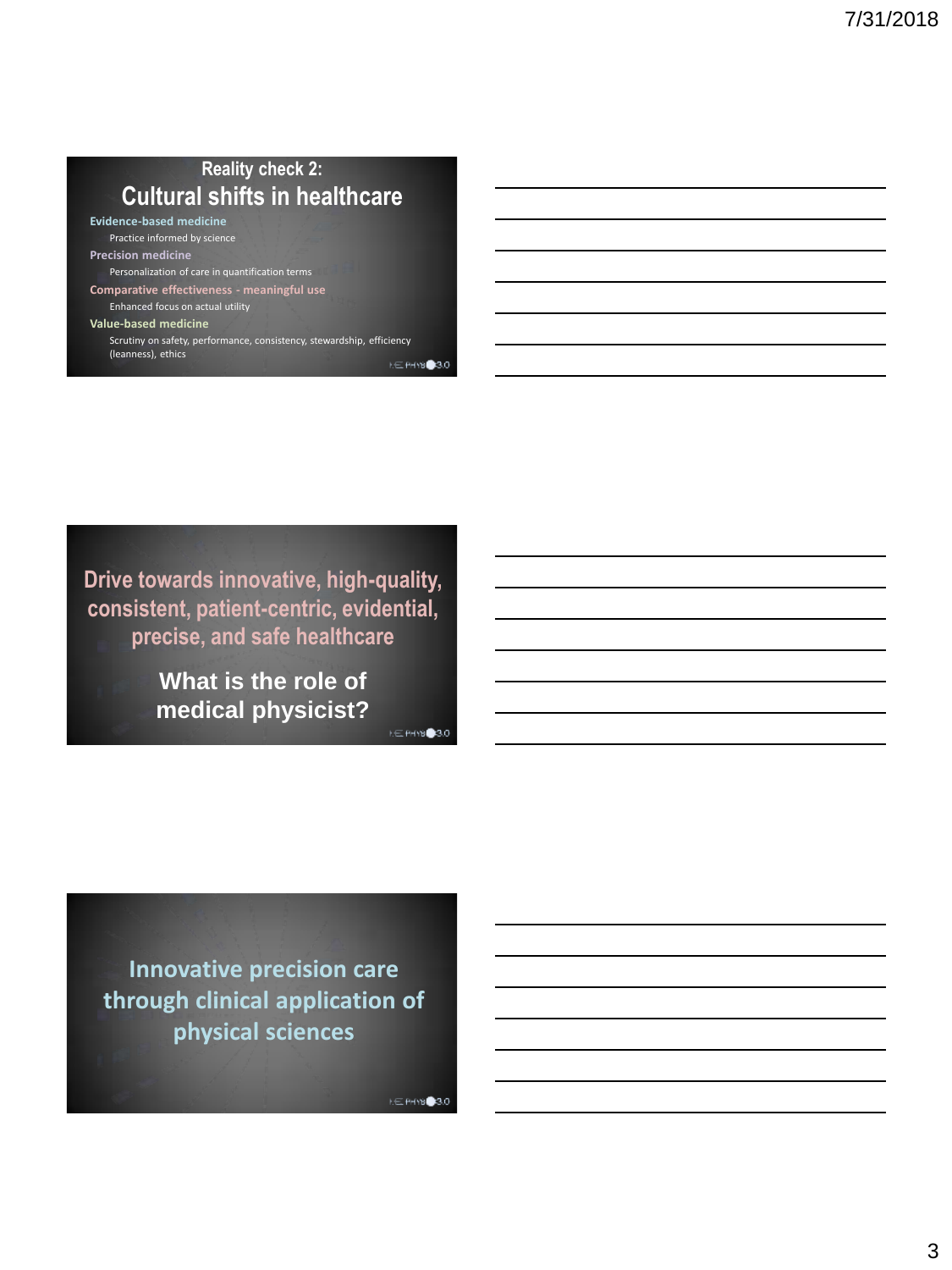

### **Why Physics in Medicine?**

- 1. Cultural trajectories in medicine call for a close relationship
- 2. New technologies call for a close relationship
- 3. Radiological competency calls for medical physics
- 4. New physics for new technologies and new priorities: Modern medical physics in practice: assessment, optimization, analytics

**NE PHYSIC 3.0** 

*Samei and Grist, Why Physics in Medicine? JACR, 2018*

```
Precision by inference 
                   Technology assessment
                                   Precision by outcome
Precision by prescription
 Prospective use definition
                                  Retrospective quality audit30
```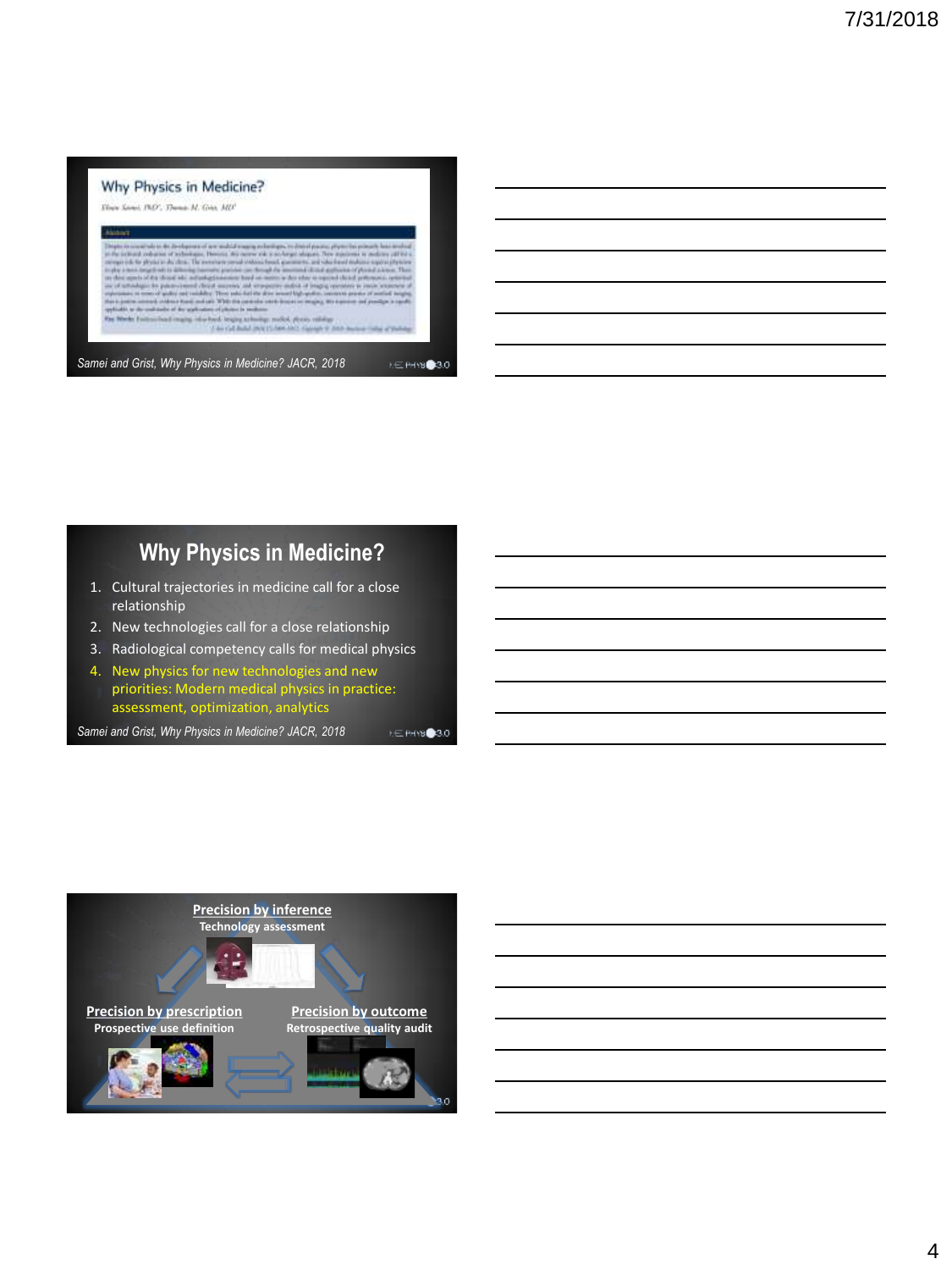









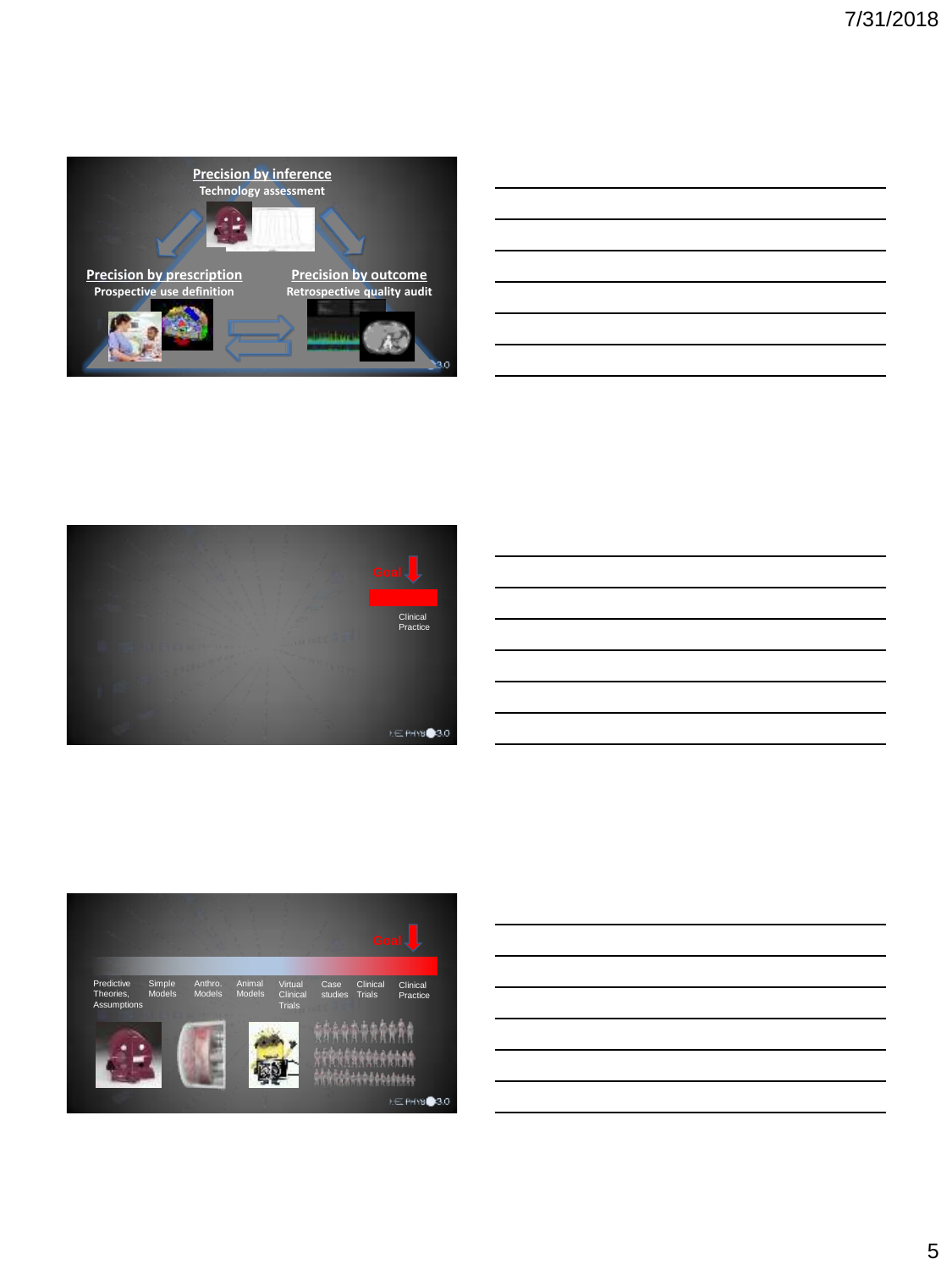

|  |  | <u> 1989 - Johann Stoff, deutscher Stoff, der Stoff, der Stoff, der Stoff, der Stoff, der Stoff, der Stoff, der S</u> |  |
|--|--|-----------------------------------------------------------------------------------------------------------------------|--|
|  |  | <u> 1989 - Johann Stoff, deutscher Stoff, der Stoff, der Stoff, der Stoff, der Stoff, der Stoff, der Stoff, der S</u> |  |
|  |  | <u> 1989 - Johann Stoff, deutscher Stoff, der Stoff, der Stoff, der Stoff, der Stoff, der Stoff, der Stoff, der S</u> |  |
|  |  | <u> 1989 - Johann Stoff, deutscher Stoff, der Stoff, der Stoff, der Stoff, der Stoff, der Stoff, der Stoff, der S</u> |  |
|  |  | <u> 1989 - Johann Stoff, amerikansk politiker (d. 1989)</u>                                                           |  |
|  |  |                                                                                                                       |  |
|  |  |                                                                                                                       |  |
|  |  |                                                                                                                       |  |





### **Phantom predicting patient images?**

 $\label{eq:3.1} \nabla_{\mathbf{z}}\left(\mathbf{W}_{\mathbf{z}}\right) = \nabla_{\mathbf{z}}\left(\mathbf{z}\right) = \nabla_{\mathbf{z}}\left(\mathbf{z}\right) = \nabla_{\mathbf{z}}\left(\mathbf{z}\right)$ 

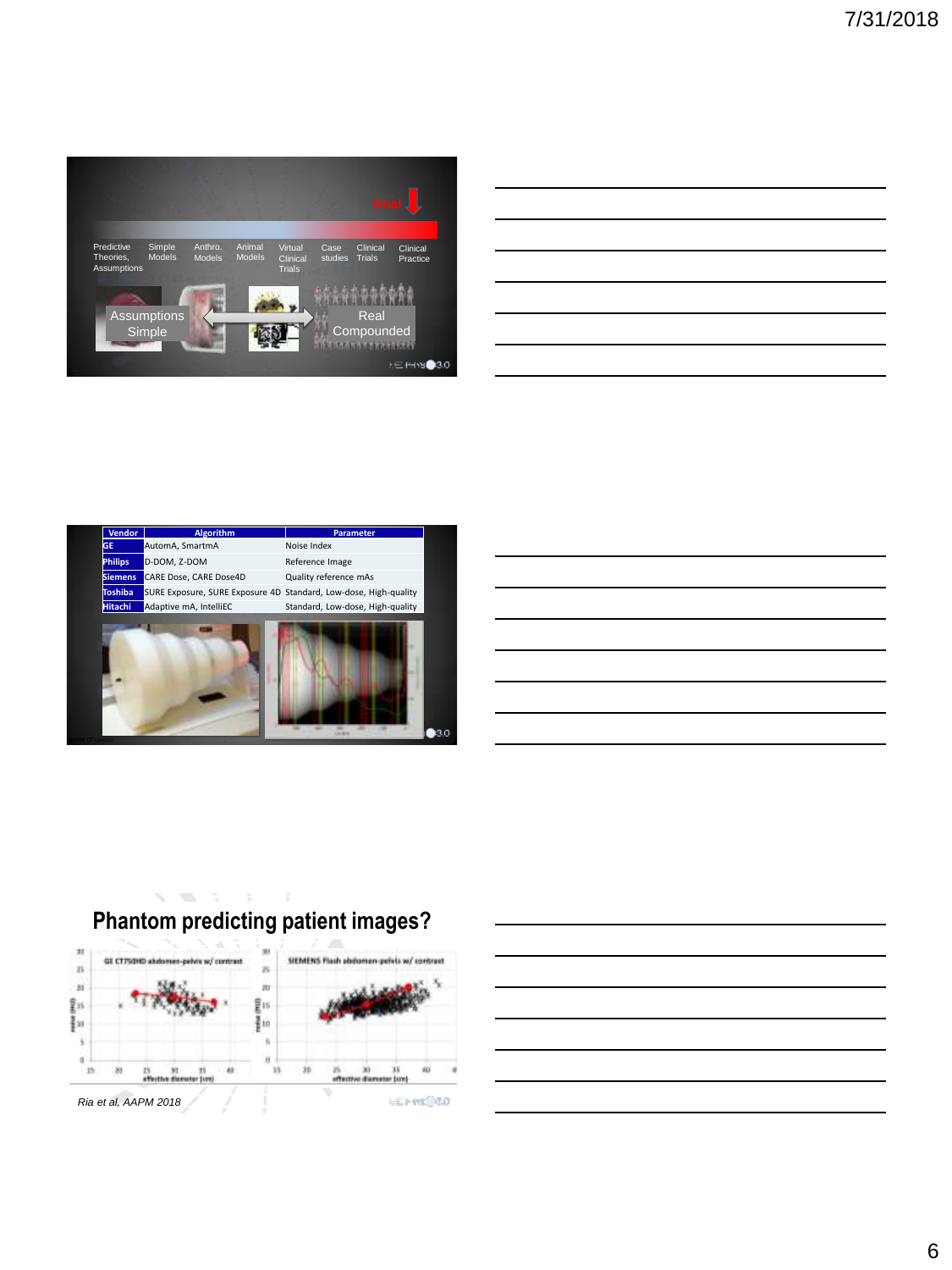





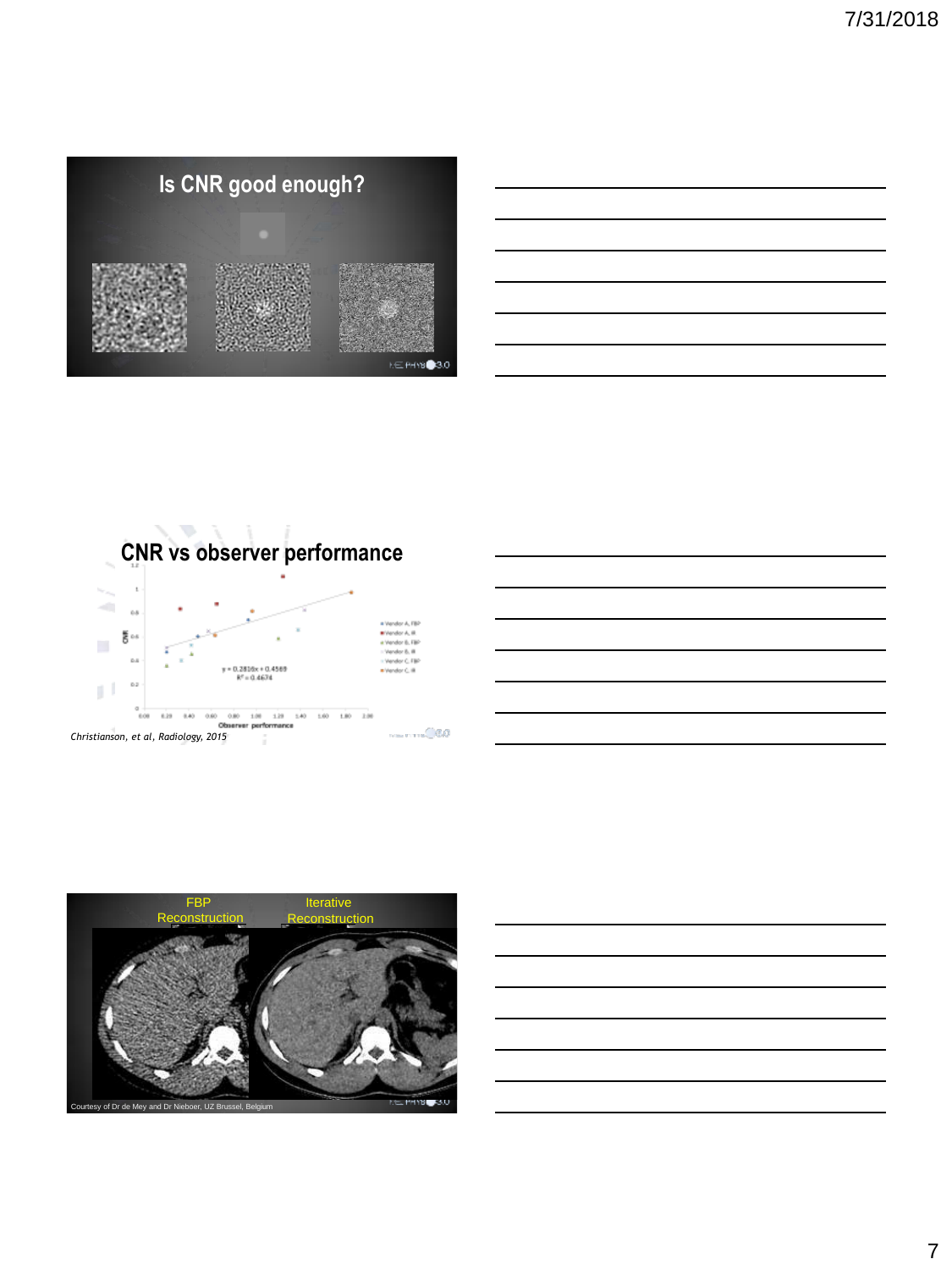

| the control of the control of the control of the control of the control of |  |  |
|----------------------------------------------------------------------------|--|--|
|                                                                            |  |  |
|                                                                            |  |  |
|                                                                            |  |  |
|                                                                            |  |  |
| ______                                                                     |  |  |





| <u> 1989 - Johann Barn, mars ann an t-Amhainn an t-Amhainn an t-Amhainn an t-Amhainn an t-Amhainn an t-Amhainn an </u> |  |  |
|------------------------------------------------------------------------------------------------------------------------|--|--|
| <u> 1989 - Johann Barn, mars ann an t-Amhain ann an t-Amhain ann an t-Amhain ann an t-Amhain an t-Amhain ann an t-</u> |  |  |
|                                                                                                                        |  |  |
| <u> 1989 - Johann Barn, mars ann an t-Amhainn an t-Amhainn an t-Amhainn an t-Amhainn an t-Amhainn an t-Amhainn an </u> |  |  |
| <u> 1989 - Johann Barn, mars ann an t-Amhain ann an t-Amhain ann an t-Amhain ann an t-Amhain ann an t-Amhain ann a</u> |  |  |
| <u> 1989 - Johann Barn, amerikansk politiker (d. 1989)</u>                                                             |  |  |
| <u> 1989 - Johann Stoff, amerikansk politiker (d. 1989)</u>                                                            |  |  |
|                                                                                                                        |  |  |

ł,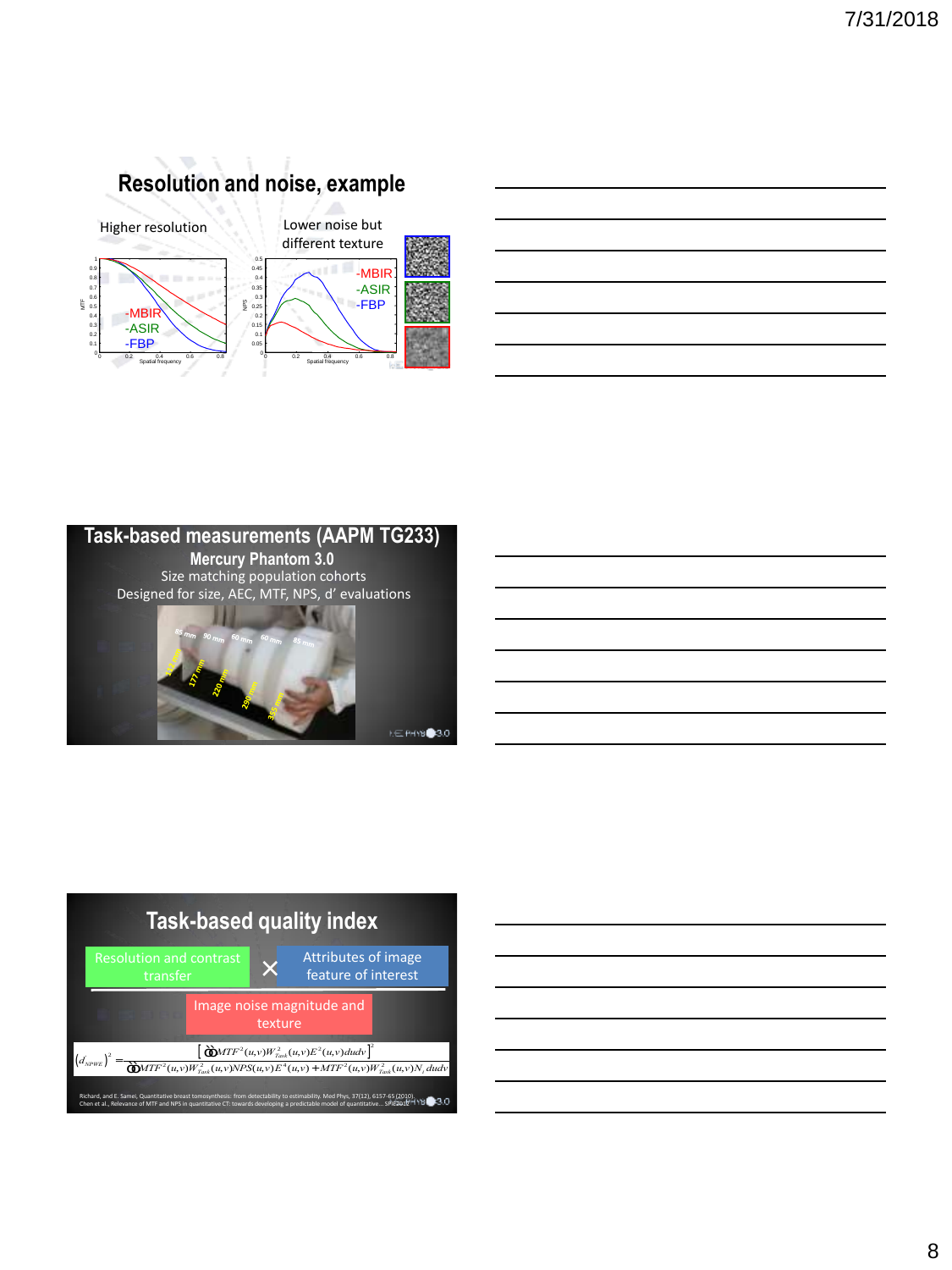





### **Detectability Indices Across Systems**



**Intra-system variability: 1-4% Inter-system variability: 8%**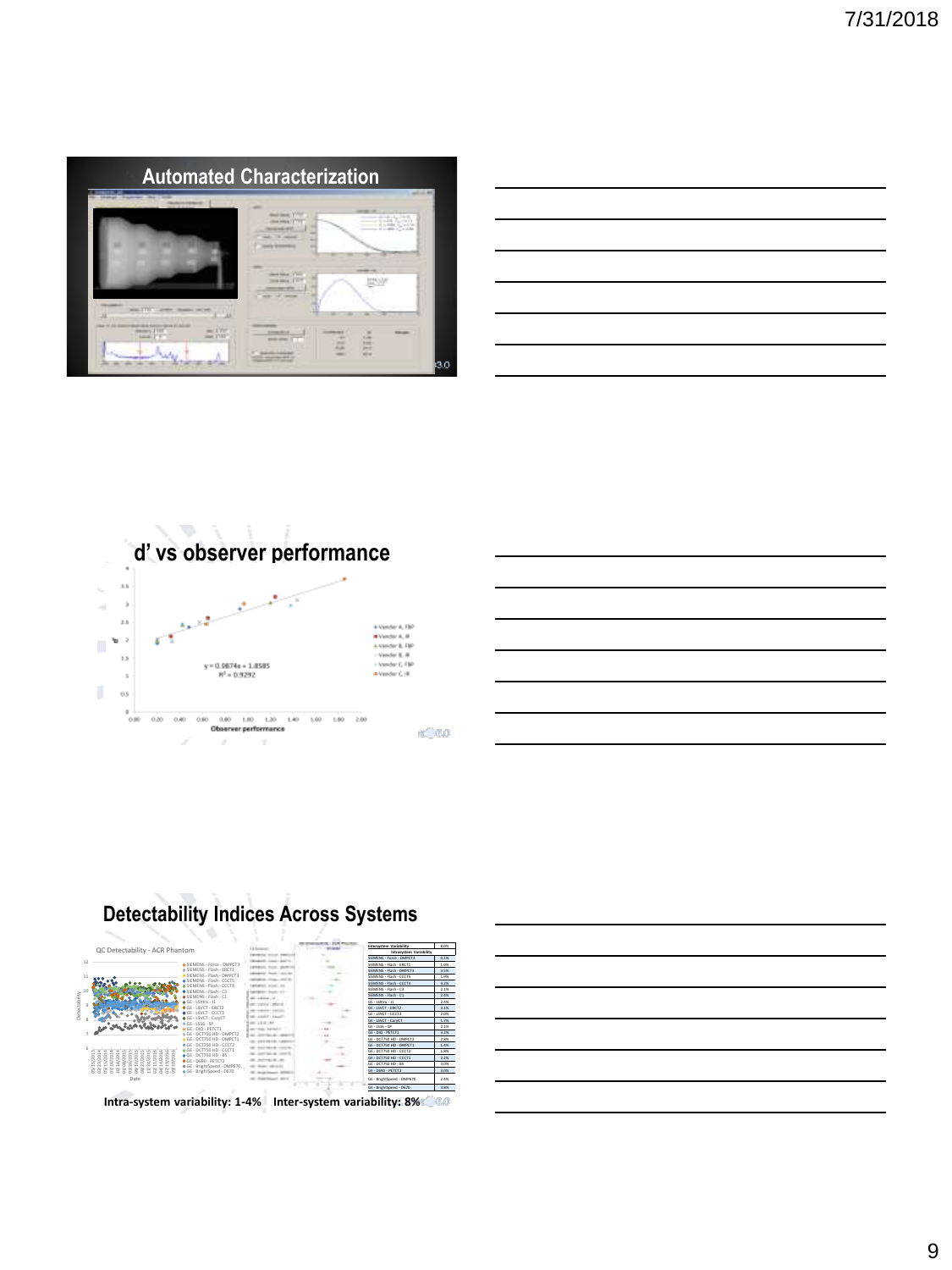

| <u> 1989 - Johann Stoff, amerikansk politiker (d. 1989)</u>                                                           |  |  |  |
|-----------------------------------------------------------------------------------------------------------------------|--|--|--|
| <u> 1989 - Johann Harry Harry Harry Harry Harry Harry Harry Harry Harry Harry Harry Harry Harry Harry Harry Harry</u> |  |  |  |
| and the contract of the contract of the contract of the contract of the contract of                                   |  |  |  |
| <u> 1989 - Johann John Stone, markin sanadi amerikan bahasa dalam pengaran sebagai pengaran sebagai pengaran seba</u> |  |  |  |
|                                                                                                                       |  |  |  |
|                                                                                                                       |  |  |  |
|                                                                                                                       |  |  |  |

**Detectability Indices Across the US ACR-RSNA-Duke Collaborative project**



### **Matching protocols across imaging systems**  GE ? Siemens Siemensans **NE PHYSIC 3.0**

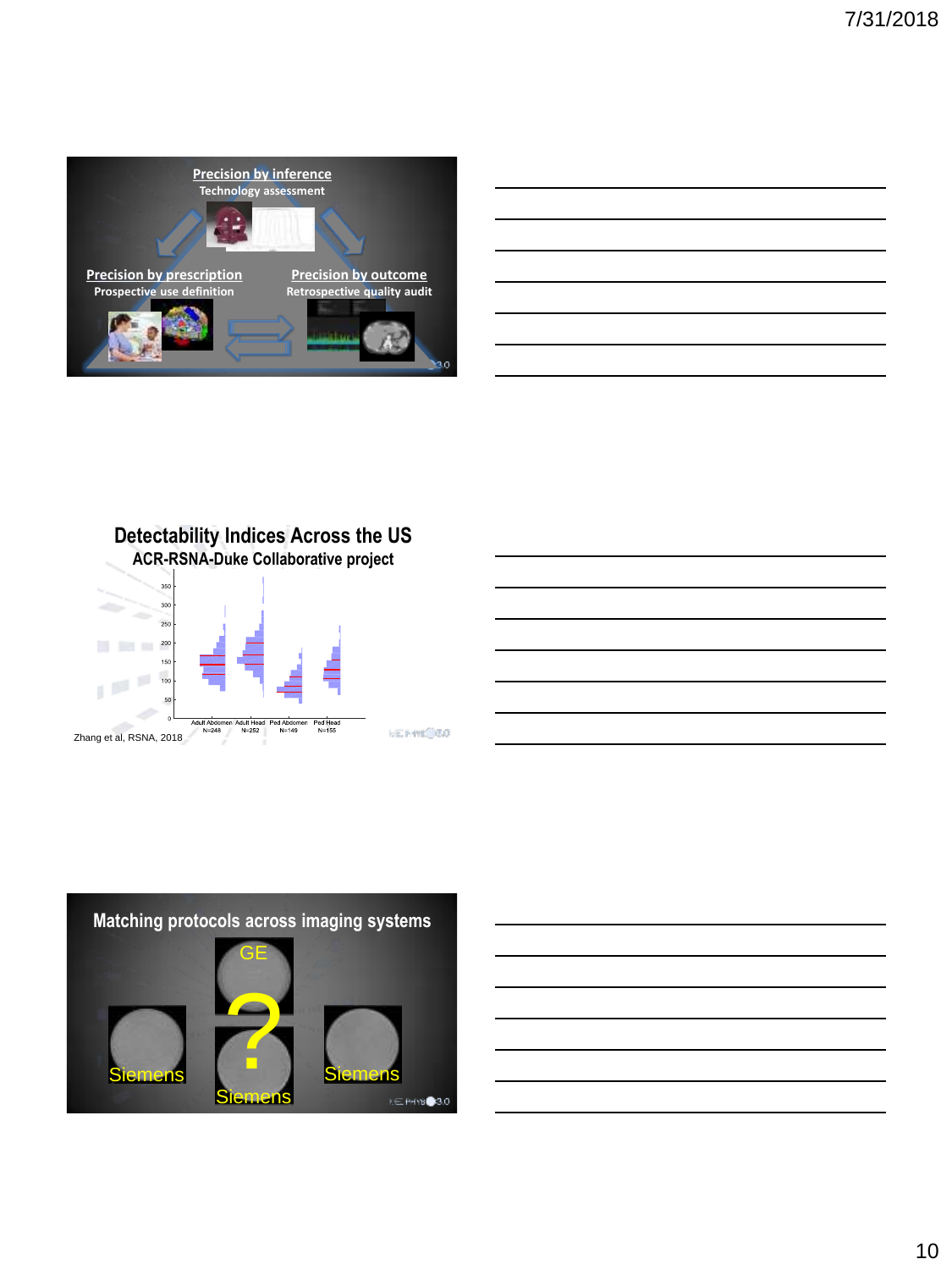





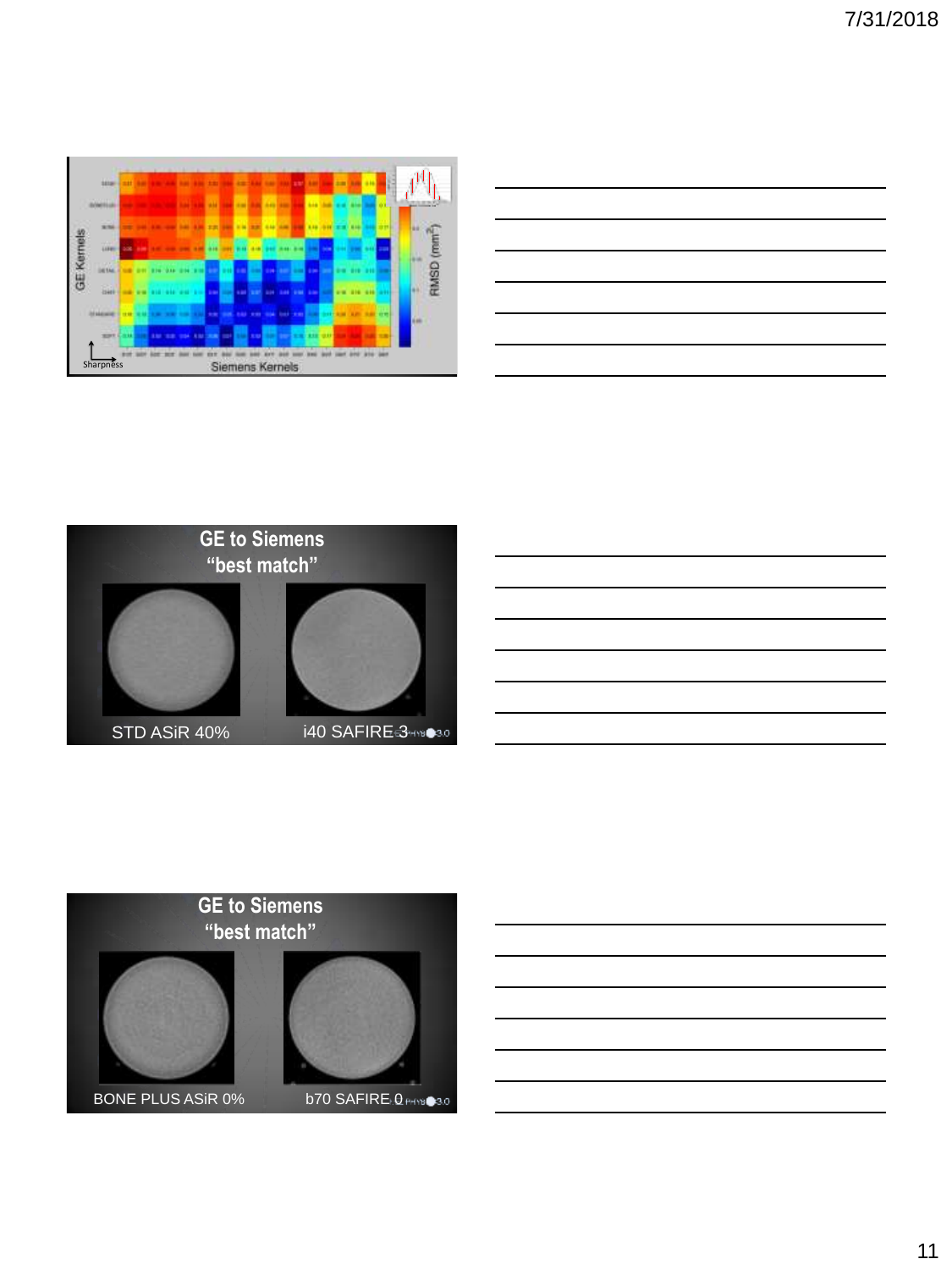









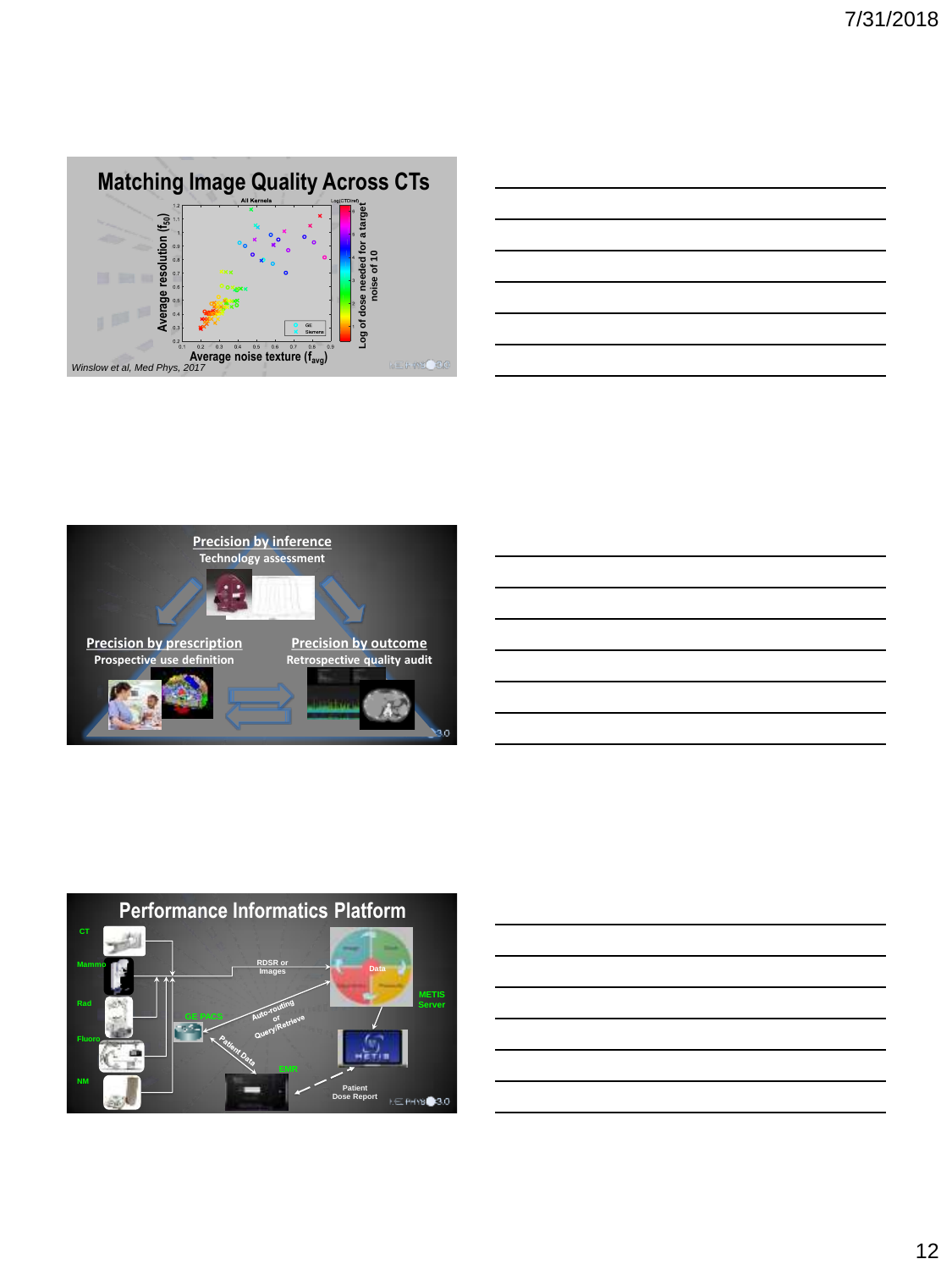

**From DRL to Performance Ref. Level**